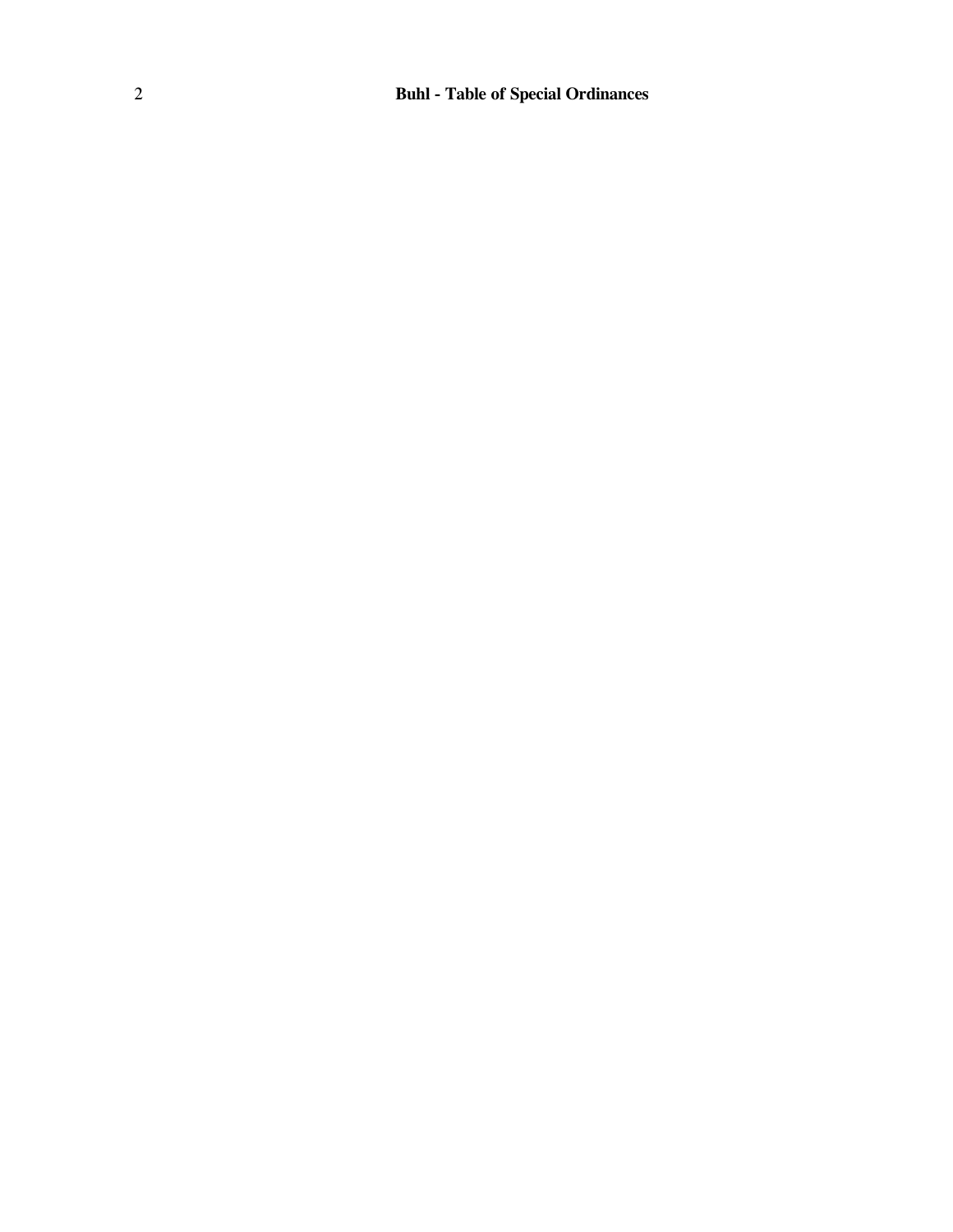## **Annexations**

## **TABLE I: ANNEXATIONS**

| Ord. No.        | Series No. | <b>Date Passed</b> | <b>Description</b>                                                                                                                                                                                                                                                                                                                              |
|-----------------|------------|--------------------|-------------------------------------------------------------------------------------------------------------------------------------------------------------------------------------------------------------------------------------------------------------------------------------------------------------------------------------------------|
| 17              | Second     | $7-19-94$          | Annexing part of the northwest quarter of the northeast<br>quarter of Section 29, Township 58 North, Range 19 West<br>of the fourth principal meridian                                                                                                                                                                                          |
| 19              | Second     | $7 - 5 - 95$       | Annexing the northwest quarter and the southeast quarter<br>of Section 20, Township 58, Range 19 and the northeast<br>quarter of the northwest quarter and the northwest quarter<br>of the northeast quarter of Section 29, Township 58,<br>Range 19, according to the government survey on file and<br>record                                  |
| A <sub>19</sub> | Second     | $11 - 8 - 95$      | Amending and clarifying the annexation of the northwest<br>quarter and the southeast quarter of Section 20, Township<br>58, Range 19 and the northeast quarter of the northwest<br>quarter and the northwest quarter of the northeast quarter<br>of Section 29, Township 58, Range 19, according to the<br>government survey on file and record |
| 98-07           |            | 11-17-98           | Ordinance annexing and designating as AG - Agricultural<br>District the northwest quarter of southwest quarter, except<br>part platted as State Addition to Buhl and except east half,<br>Section 21, Township 58 north, Range 19 west, St. Louis<br>County, Minnesota                                                                          |